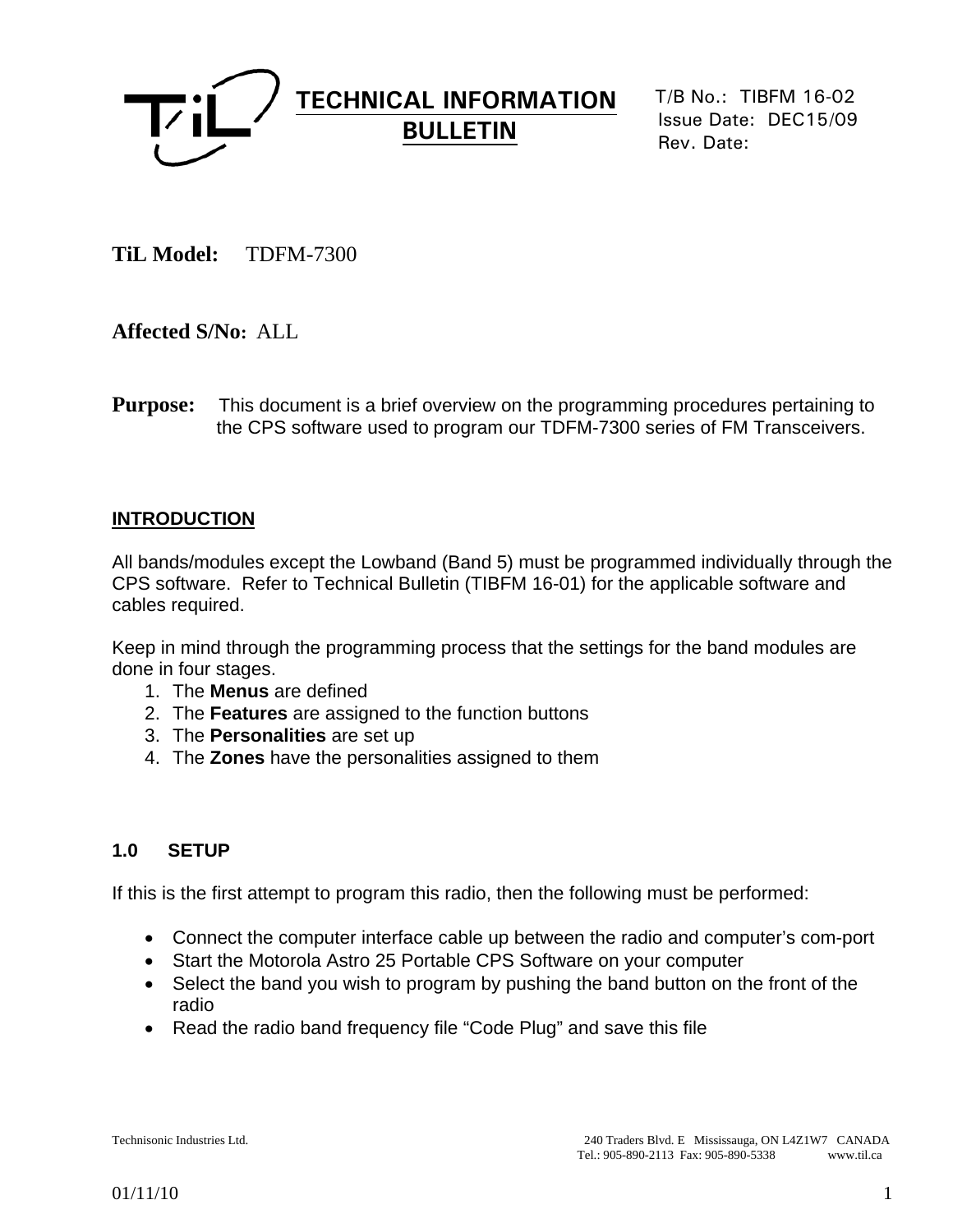

The CODEPLUG can then be modified and then programmed back into the band module. The Band module only needs to be read once. After the CODEPLUG has been saved on the computer, then it will not need to read again to make any future changes. Simply load the file in the CPS, edit any changes and then program them to the module.

## **1.1 READING THE CODEPLUG FROM BAND MODULE**

To read the codeplug from the band module click on "FILE" then click on "READ DEVICE".

This can take a minute or so. After this is done a window will open in the programming environment. The window will show a tree listing of different areas that can be expanded to edit the radios features.

# **1.2 EDITING THE CODEPLUG FILE MENUS, BUTTONS AND SWITCHES**

The first thing that should be done is to decide what MENU items are required on the front of the radio. Menu items are configured in the "DISPLAY & MENU" pull down box in the "RADIO CONFIGURATION" part of the codeplug tree.

Click on "MENU ITEMS" tab. There are 4 lists. The top two lists are for conventional modes and the bottom two lists are for trunking modes. To configure the menus for the radio's display, you must select the items from the left box and add them to the right box. The order in which the items are added will determine what items are displayed from left to right. Only 3 of the items can be displayed at any time. The same holds true for the trunking menus. If more than three menus are selected the UP and DN buttons on the front of the radio are used to scroll through the additional menus.

The next Item that should be programmed is to define what the function buttons and switches are to do. Function buttons are defined in the "BUTTONS" box under the "CONTROLS" directory of "RADIO CONFIGURATION".

There are four buttons to define. The "TOP BUTTON" in the software maps to the "F4" key on the front of the TDFM-7300 radio and the "F1, F2 & F3 keys are programmed from "SIDE BUTTONS " 1, 2 & 3 respectively in the software. To define each button click onto the pull down menu and select the desired option.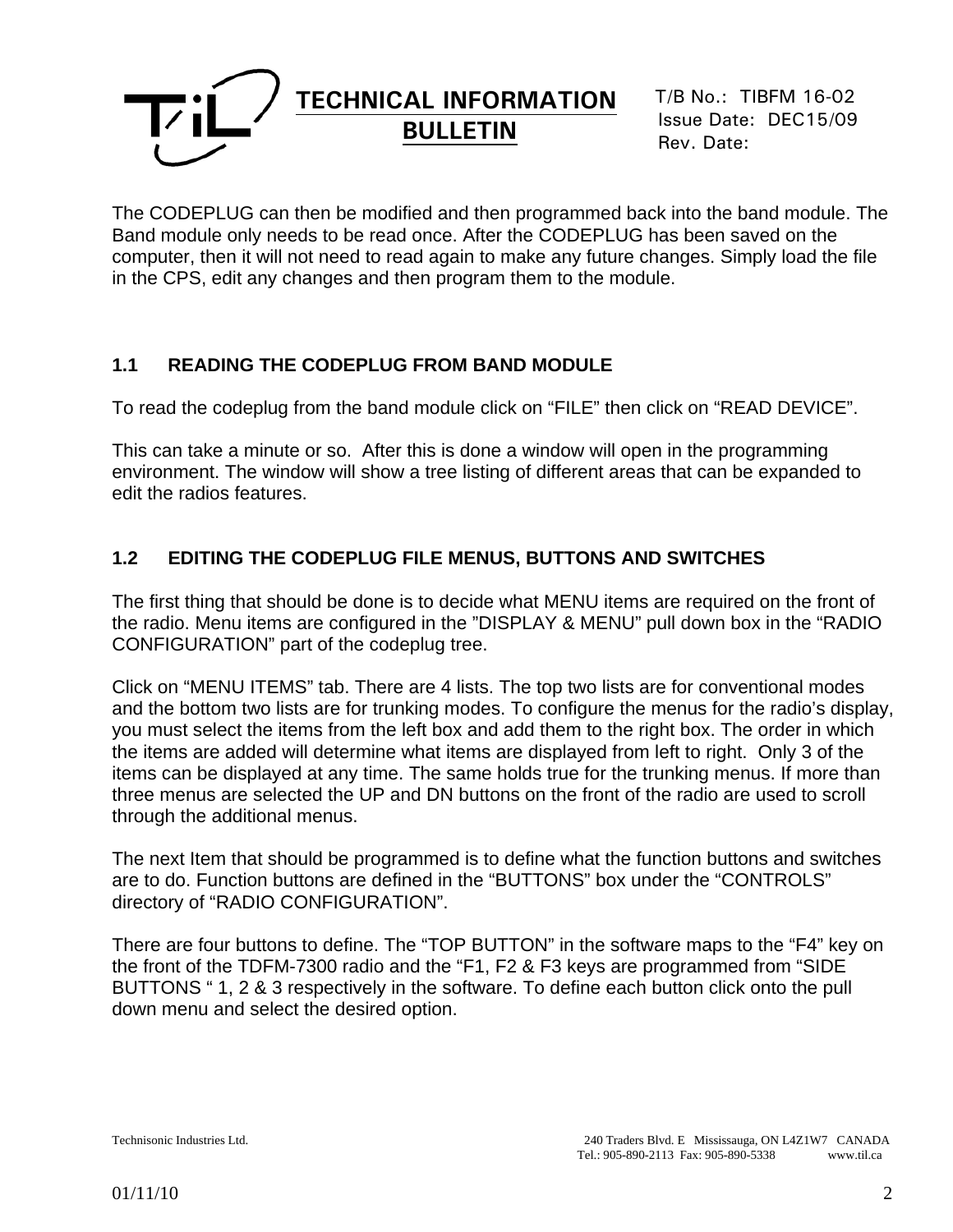

#### *Notes***:**

- *The F1 button is usually programmed for manual squelch override for conventional channels. A brief press of the F1 button will cause the squelch to open for ¼ of a second. The squelch can be forced open by pressing and holding the F1 key for 2 seconds. To close the squelch briefly push F1 again.*
- *The F3 button is usually assigned for the DIRECT TALK AROUND feature used on channels that are programmed for repeaters. This feature allows the radio to transmit on the same frequency as the repeater output when in close proximity but does not use the repeater, therefore the radio "Talks around" the repeater. To enable, press the F3 button. A "↑" indicator will be displayed in the right hand portion of the radio band display. To switch back to normal, press F3 again.*

Switches are defined similarly by going to the "SWITCHES" box also under the "CONTROLS" tree.

The rotary control should *always* be set to "CHANNEL SELECT". This ensures that the rotary knob will change channels when the radio is in "CHAN" mode.

The **ESW** switch located on the right side of the radio's keypad is configured by setting the "TWO POSITION CONCETRIC" pull-down menus. The zero with slash position is programmed with the feature or function set to position A in the software. The "**O**" is programmed by position B in the software.

The **ESW** button is usually used for selecting SECURE or CLEAR mode for radios equipped with encryption. To enable SECURE for the current channel press the **ESW** button. The **ESW** indicator will change to "**O**" from "**Ø**" and an "**S**" will also appear if the radio has encryption. To switch to CLEAR mode press **ESW** again and the "**S**" symbol will disappear and the **ESW** indicator will change to "**O**".

The **TSW** switch has three positions that are represented by A, B or C. These positions are designated for a function determined by the pulldown boxes found in the programming software.

The C position is sometimes programmed as the SCAN function. However the SCAN feature should not be mapped to any button or switch position unless scan lists are created in the radios personalities.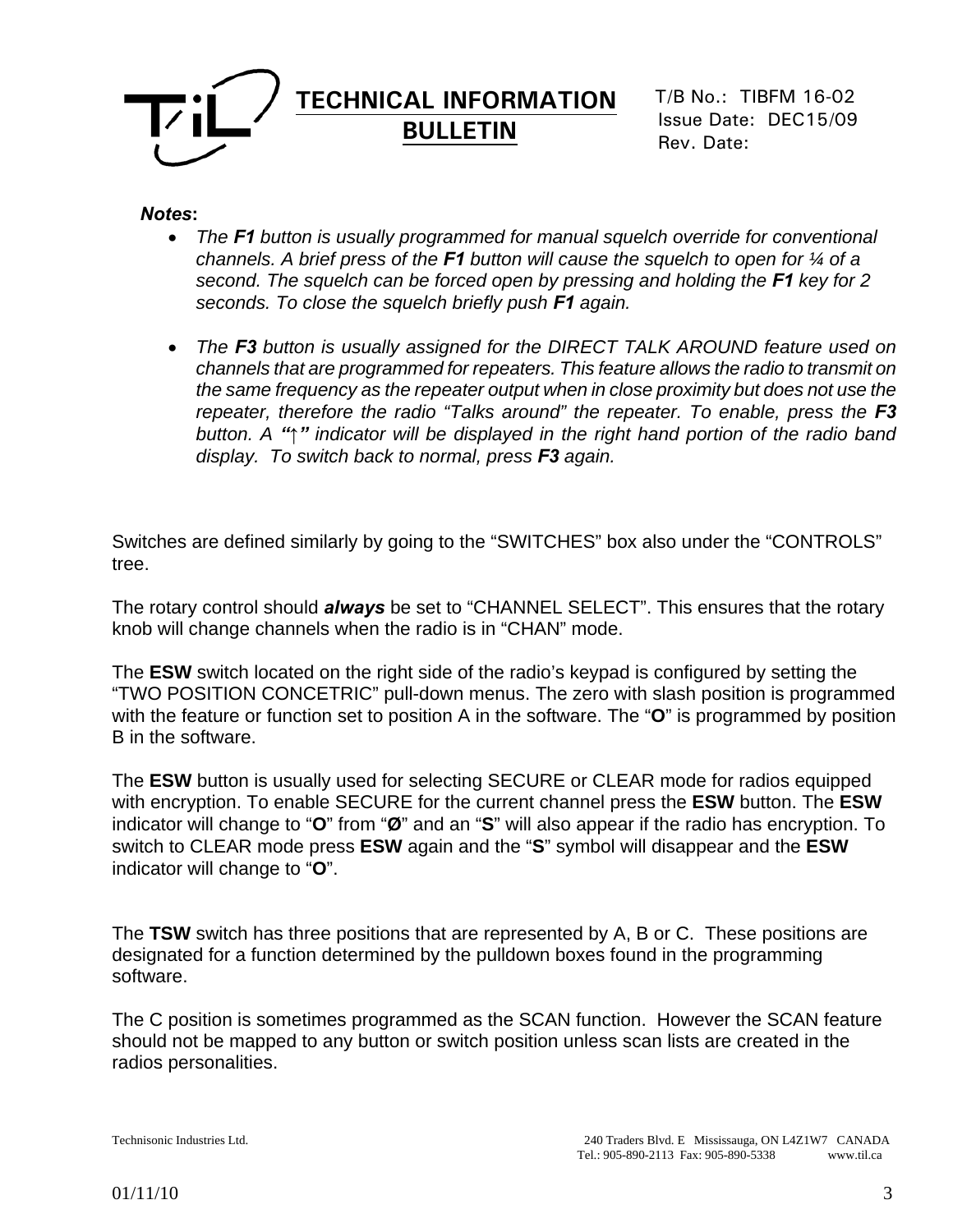

# **1.3 CONFIGURING PERSONALITIES**

The radio's personalities define various common settings that can be assigned to individual channels.

To program the personalities:

- Click on "CONVENTIONAL" in the tree
- Click on "CONVENTIONAL PERSONALITY" There may be one or more personalities listed
- Double-click on the first personality. A dialog box will appear for the receive parameters

## **1.4 SETTING RECEIVE PERSONALITY PARAMETERS**

Click on the RECEIVE OPTIONS tab to set up the parameters for modulation and squelch settings these settings are:

- UNMUTE/MUTE TYPE: Set to "UNMUTE" or "MUTE"
- RX VOICE/SIGNAL TYPE: Set to "NON ASTRO" for analog FM or "ASTRO" for P25 CAI modulation
- Set to "MIXED MODE" to make the receiver automatically decode P25 modulation or analog FM
- RX UNMUTE DELAY: This governs how fast the receiver opens the squelch when a signal is received. Factory default is 1 for NO DELAY. It is not recommended to alter this setting
- SQUELCH (FINE TUNE): This is the carrier squelch setting for this channel. The default setting is "6" but it can be tightened up is desired
- RX EMPHASIS: Should always be checked
- BUSY LED: Should always be checked.
- RX check box designated for RX only channels if desired

## **1.5 SETTING TRANSMIT PERSONALITY PARAMETERS**

Click on "TX OPTIONS" tab and observe the options:

• TIME OUT TIMER: set to 3 (Factory default) for maximum of 60 seconds of continuous transmit time. If no Timer is desired set this to 1 for "infinite" or no time limitation on transmit. It is recommended that a timer is programmed.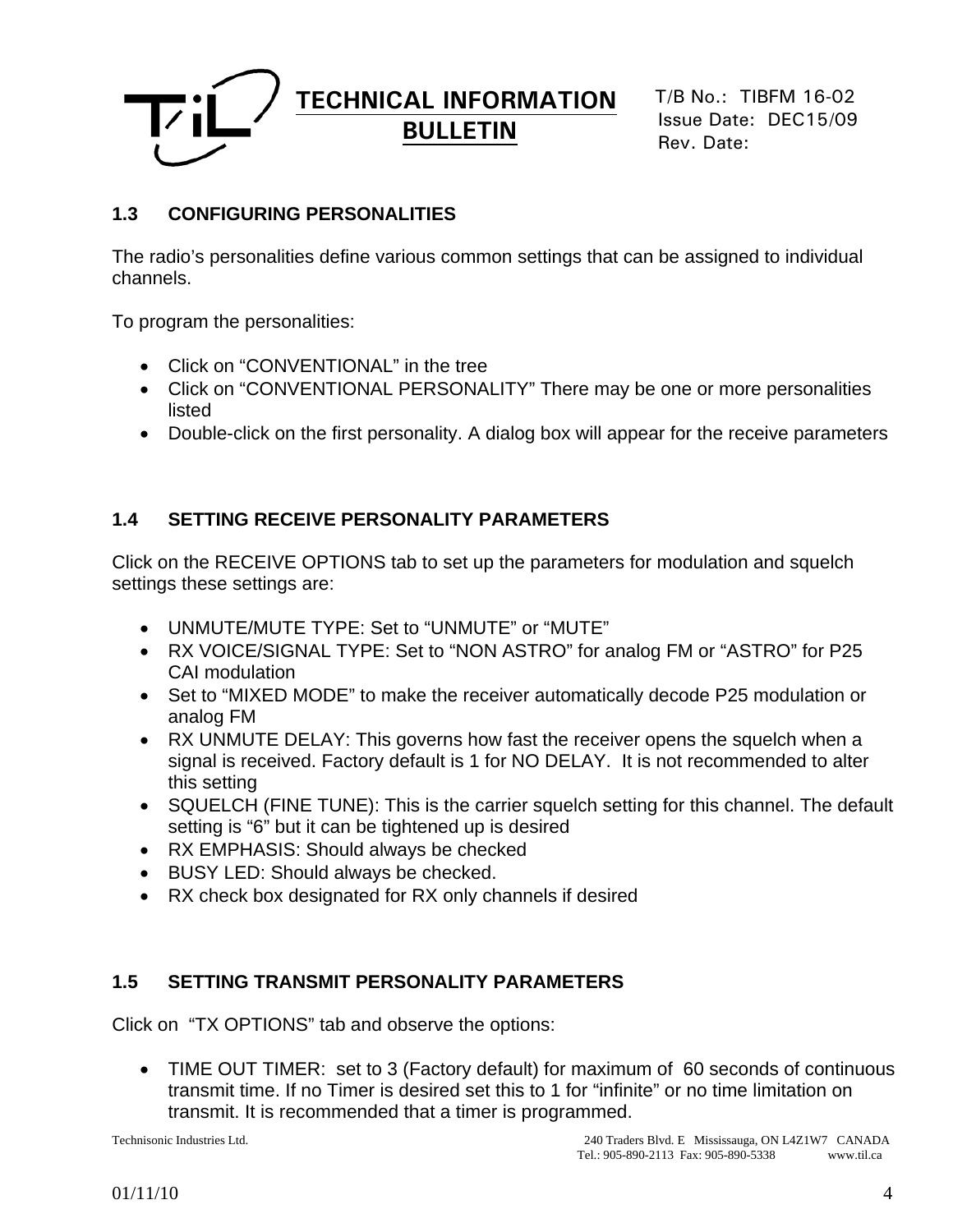

- TX VOICE/SIGNAL TYPE: This sets the type of transmit modulation. If the receive options has been set to "NON ASTRO" then, this box will show the same. If the RX options have been set to "ASTRO", then this box will show this too. This is normally not modifiable. If the receive options have been set to "MIXED MODE" then this box can be modified to select either "NON ASTRO" for analog FM or "ASTRO" for P25 CAI modulation.
- TRANSMIT FMPHASIS: Should be checked.
- REVERSE BUSRST: Checked
- HOT KEYPAD: Checked if you want DTMF dialing on front panel when transmitting.
- TRANSMIT POWER LEVEL: This is the default power setting for this channel. This can be later modified with the "PWR" setting in the menus on the front of the radio.
- Click on the SCAN tab for each personality to tag channel to a specific scan list if desired

**Note:** Personalities are preprogrammed and assigned a personality identification number which can be later attached to individual channels

# **1.6 ASSIGNING PERSONALITIES TO CHANNELS AND ZONES**

After the personalities are defined the channels and zones can be defined.

- Click onto the ZONE CHANNEL ASSIGNEMNT to expand the channels and zones then double click on the first ZONE to open. The ZONE tab will show you the current zone and its assigned name at this stage you can rename it. **Note**: The characters are limited to 3 as set by the display menu settings.
- Click onto CHANNELS to bring up the channel table in the current zone which may contain other channels. Each channel can be defined by several parameters that need to be programmed.
- To program a channel select the channel first by typing in the channel's name (up to nine characters) then click onto channel's PERSONALITY.
- Select either **Cnv** (conventional channel) or **Trk** (trunked). Then click onto PERSONALITY # and select from the pull down menu of personalities previously created.
- Type in the RX frequency then select the RX SQUELCH TYPE. Select CSQ for Carrier Squelch, PL for CTCSS or DPL for Digital Code Squelch.
- Select TX OPT TRANSMIT DEV and from the pull down menu select 5Khz for FM wide or 2.5Khz for narrow.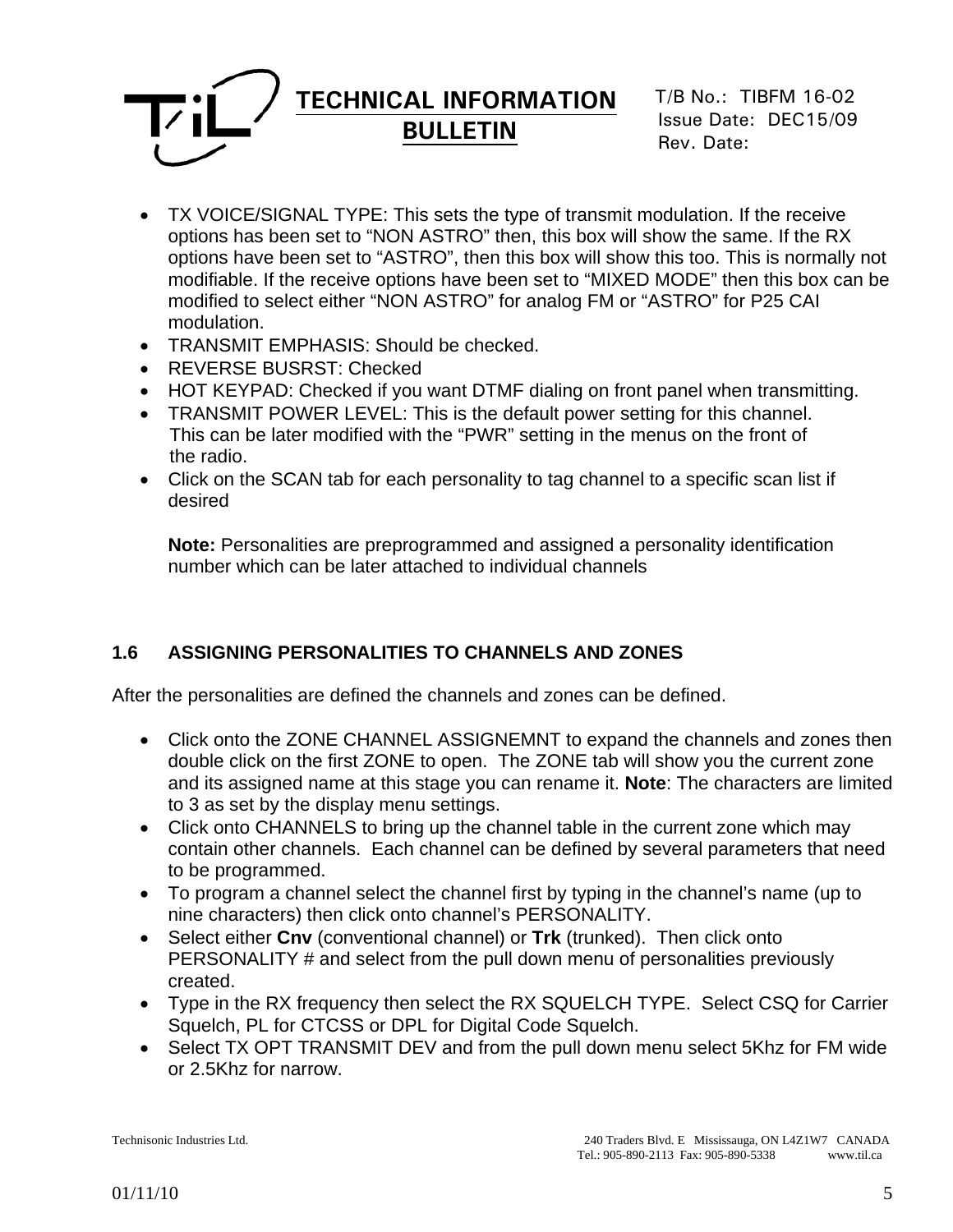

- If the channel selected has a personality set for Astro or P25 digital then all of the RX squelch and TX squelch settings are shaded out however the RX NAC (network access code) and TX NAC need to be assigned. These are the equivalent to CTCSS or DCS codes for P25 channels
- Type in the TX NETWORK ID and RX NETWORK ID at the far right hand side.
- If the TX and RX frequencies are different TALKAROUND/DIRECT function needs to be enabled then click onto TA DIRECT/TALKAROUND check box. This will enable the F3 button to toggle the T/A option on duplex channels. This will have no effect on simplex channels where the TX and RX are the same frequency.
- To add extra channels click on the last channel in the table and click onto **"+"** at the top of the screen or select **"X"** to delete a channel.
- To add zones click onto the ZONE tab then click **"+"** the bottom of the screen. To delete zones use the arrows at the bottom to navigate to the zone then click onto **"X"** at the bottom.
- Once the channels and zones are defined save the codeplug to a new file name.

This software must be configured such that some or all of the personalities are grouped into ZONES.

## **1.7 PROGRAMMING THE CODEPLUG INTO THE BAND MODULE**

To program the current codeplug into the band module, click on "FILE" then "WRITE DEVICE". This may take a minute or two. The radio will show " PROGRAM MODE" while its being programmed or read. When the programming is complete the CPS will display a message "WRITE SUCCESSFUL".

If programming a different radio with the same options then use the CLONE feature by following the procedure below:

- With the codeplug open click on TOOLS then CLONING then CLONE RADIO
- Click on READ SERIAL NUMBER tab and wait for serial number to change
- Click on PROGRAM RADIO tab and wait for WRITE SUCCESSFULL popup
- The module is now programmed. To return to normal operation cycle the power to the radio.